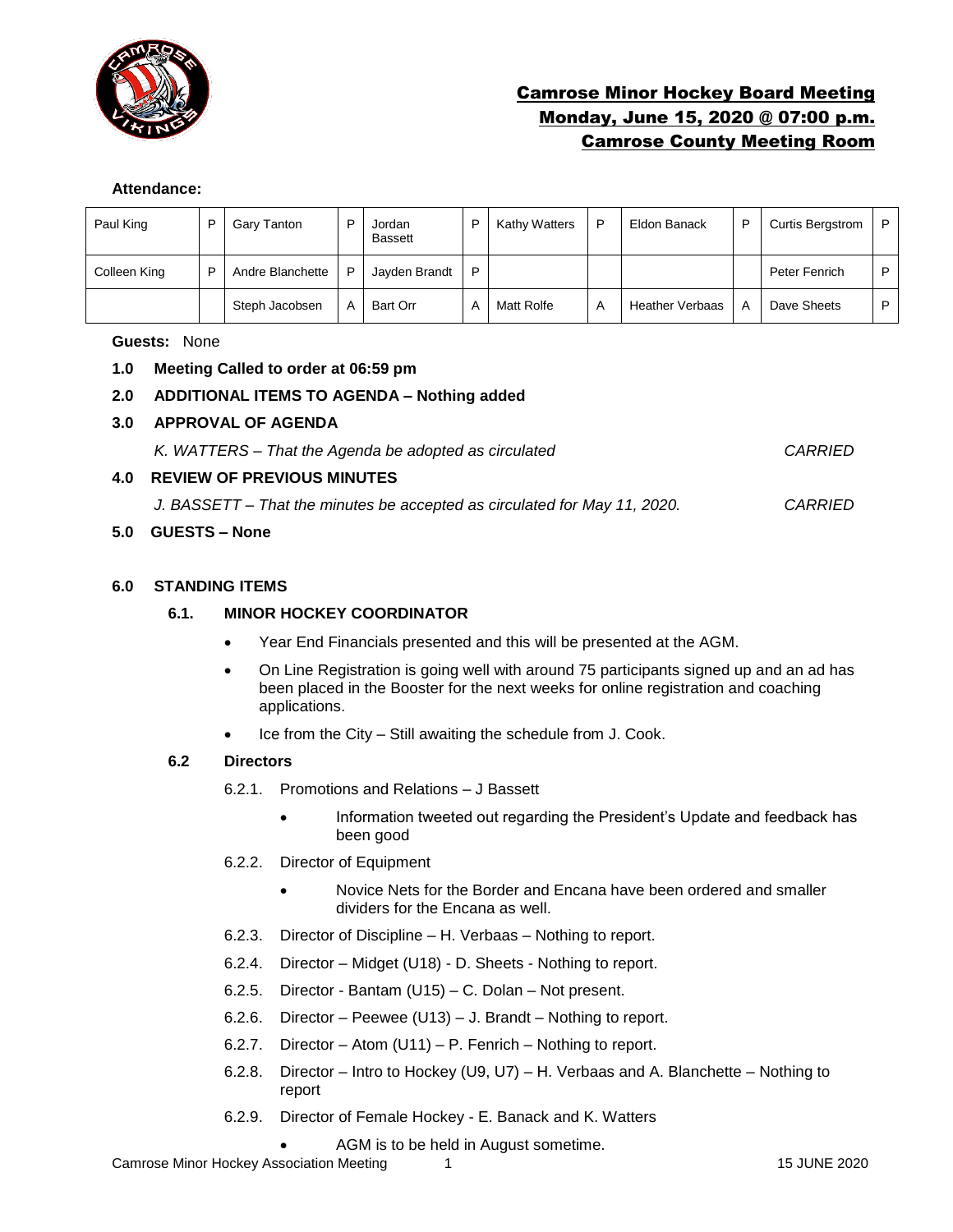6.2.10. RIC – M Rolfe – Not present.

## **7.0 OLD BUSINESS**

### **7.1 15-year-old team**

- Team will be a go for the upcoming season and will review after following this season
- Able to get a spot reserved for the tournament in September in Edmonton.

# **7.2 U11 Update**

• P. King provided information on what this tier will look like in NAI with the mini-weekend setup

*P. FENRICH – that we proceed with this team going into the NAI – Tier 1 division*

*CARRIED*

• Refer to item 8.6 regarding imports to this team.

## **7.3 AGM**

• Set for next Tuesday, June 23 at the County Office starting at 6:30 p.m. Will have a link to join virtually if people so wish.

#### **8.0 NEW BUSINESS**

- **8.1** Board Members with athletes on HSL Team
	- Question raised as to whether this is a conflict of Interest to be on the board. After some discussion, CMHA will operate according to our Policy in that eligibility to sit on the Board will be as per the candidate requirements in that Policy.
	- At this time a resignation letter came from Dan Calhoon and Ryan Galenza which were reluctantly accepted by the board.
- **8.2** Goalie Clinics and offering same winter program for 2020 2021
	- C. King to touch base with S. Jacobsen to ensure we can get Ian Gordon for this season and to ask if he has any recommendations for developing Novice Goalies that would move up to Atom prior to the season ending.
- **8.3** President's update to members
	- Information was emailed out to the membership and also tweeted with a good response.
- **8.4** Pre-Season Evaluation Tournaments
	- U18AA; U16; U13 AA have all been confirmed and will see when the season starts if they proceed.
- **8.5** U11 process for this season regarding evaluations, four pre-skates and start up dates will need to be worked on and posted to the website. Board members felt it would be very beneficial if those trying out, for the U11 AA understand the commitment and changes with regards to travel commitment, in advance of the tryout process.
- **8.6** U11 Policy regarding imports

*C. BERGSTROM – that we follow the same import rule for U11 AA as we do for U13AA and up divisions. CARRIED*

- **8.7** Contracts: *C. BERGSTROM – that we accept Chad Kendall as Head Evaluator for 2020 – 2021 CARRIED E. BANACK – that we accept L. Hudec as the Referee Assigner for 2020 – 2021 CARRIED*
- **8.8** Referee Clinic Will host on Sunday, November 1 in Camrose
	- Will look into hosting other clinics in Camrose for the coaches.